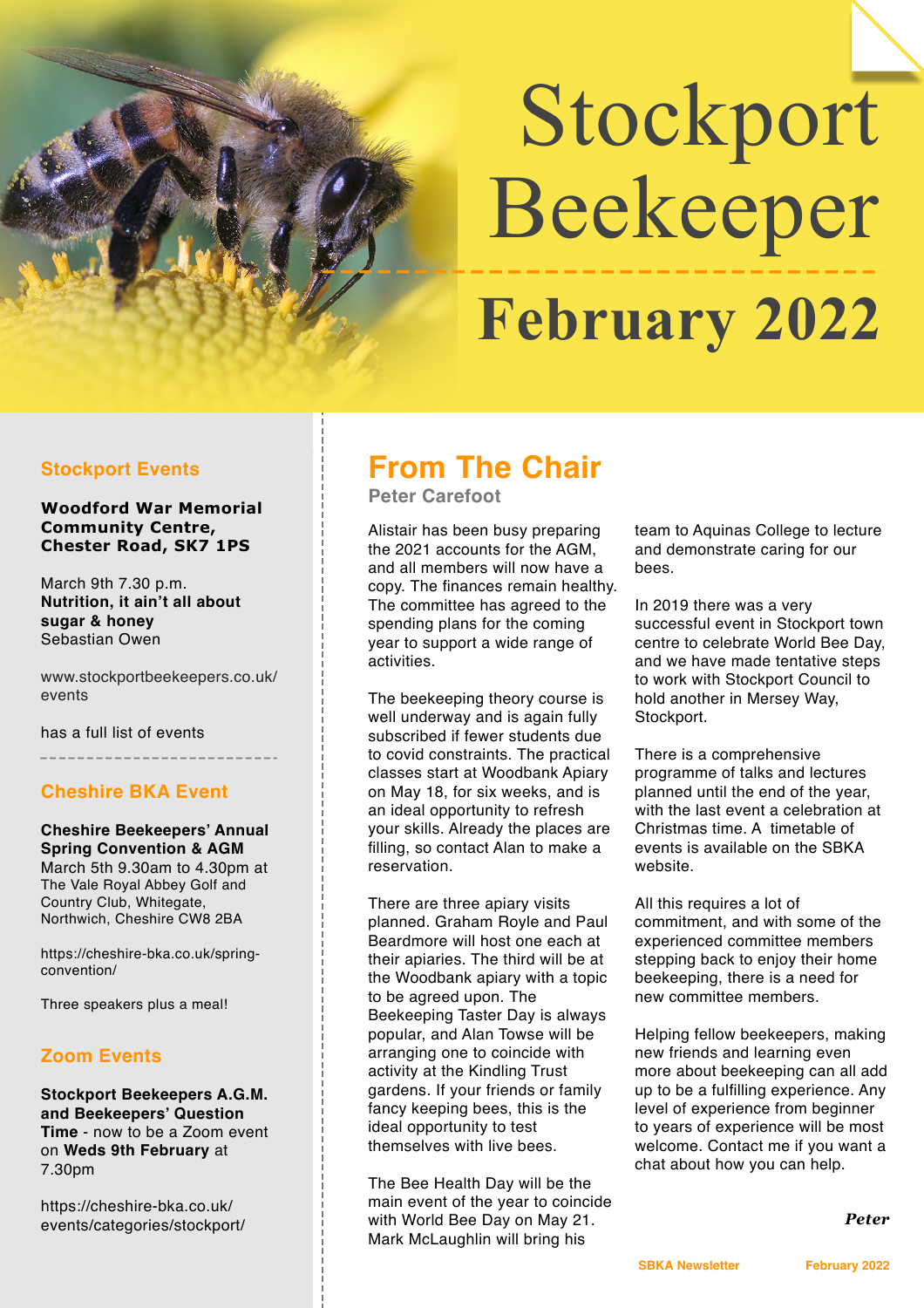

**Who's on the Committee?**

Peter Carefoot - Chair

Paul Wheeldon - Vice Chair

Roy Brocklehurst - Apiary Manager

David Lilley - Deputy Apiary Manager

Tricia Watkins - Programme and Events Manager

Pat Booth - Honey Show Manager

Colin Booth

Alan Towse - Education **Secretary** 

Brian Gee

Liz Sparkes

Alistair Taylor - Treasurer

Steve Donohoe - Secretary

## **Next Committee Meeting**

To be determined…

Woodbank Meeting Room *(Committee members only)*



# **At The Apiary**

At last, we have sold all our honey, and I say that with a sigh of relief. Any enthusiasm for harvesting, processing and selling our honey is at the low end of the enjoyment spectrum. The last jars went in a rush after Christmas when neighbours came back for seconds or thirds. Some jars have found their way 'down south' with family visits, whilst one person has bought supplies for hay fever season. It's all good news financially, enabling sustainability from an equipment and supplies aspect for the coming season. I have no desire to expand beyond our four production colonies, with two in support.

The Back to Basics article in February BeeCraft, by Andrew Bax, has inspired me to pay more attention to my long hive experiment. The bees are a delight to handle, and I try not to interfere. However, I'm sure I can get more honey with a bit more focus. My pleasure in beekeeping is the joy of being with bees. I enjoy just sitting and watching, that is until the bees get a bit too interested in me. After listening to Julia's Bee Stings presentation, I must try not to breathe! Human breath is a sting stimulant for honey bees.

The two tawny owls at the church are courting. S. and I listened to the hoots and shrieks and then watched the male until he flew away. A

# **Swarm Collection**

Swarm collectors from 2020 must confirm their intention to continue for 2021 and also confirm their contact details. If you want to be added to the 2021 BBKA list you must have the BBKA Basic Assessment exam and to do this you must have managed one colony of bees for a minimum of 12 months. All applications must be ratified by SBKA Committee. For more details of BBKA modules visit the Cheshire Beekeepers' website

# **Beekeeping Mentors**

In 2020 several members supported new beekeepers through mentoring. However, the list of those requiring a mentor was longer than those members prepared to be a mentor.

roosting place is on the downspouts from the gutter of the church. On the ground beneath, scattered owl pellets show a diet of shrews and black beetles. There is a lot of black and shiny beetle armour, all that remains from the digestive process. S. is making an owl box. It's too late for this year's nest, but we have high hopes for next year.

I am relieved to have finished the varroa treatment by oxalic acid vapourisation. I did heft the hives but inconclusively, so there is now a block of fondant on each. All colonies are alive and vibrant, and all that remains is to keep a close eye on fondant consumption. There is no sign of squidgy bee poo around the entrances.

I have made a few frames but gave up after hitting my nearly frozen fingers with the hammer. There is time yet as the days get warmer. A quick check of supers, in the cold shed, showed no signs of wax moth or mould. After honey extraction, I give the supers back to the bees to clean up, and they do a good job. It's all extra jobs, but it works for me.

Days are getting longer, and my spirits rise for dry and warm days. But many a cold spell is yet to come.

### *Peter Carefoot*

Mentoring can be done on a designated one to one basis by physically working together, by telephone or via email. It can also be a combination or all these methods.

If you would like to be a beekeeping mentor or to have the support of a mentor, contact the secretary on

secretary@stockportbeekeepers.co.uk

# **Membership**

Subscriptions for 2021 are now due. Your renewal form was in the January edition of Cheshire Beekeeper.

**Page 2 February 2022** If you have lost this form a replacement can be downloaded from The Cheshire Beekeepers' website, but Liz Camm much prefers